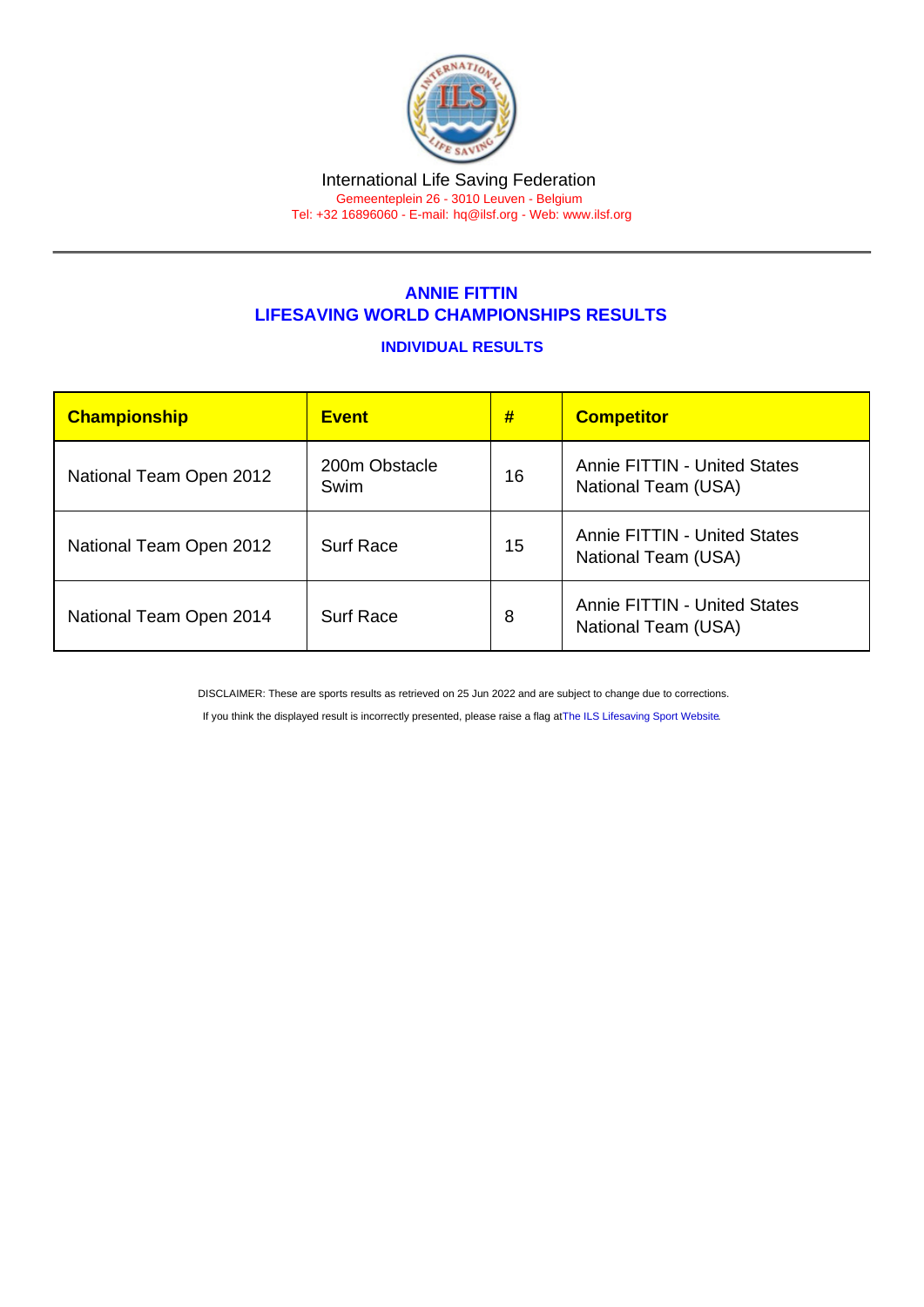### International Life Saving Federation Gemeenteplein 26 - 3010 Leuven - Belgium

Tel: +32 16896060 - E-mail: [hq@ilsf.org](mailto:hq@ilsf.org) - Web: [www.ilsf.org](https://www.ilsf.org)

# ANNIE FITTIN LIFESAVING WORLD CHAMPIONSHIPS RESULTS

## TEAM RESULTS

| Championship               | Event                        | #  | <b>Competitors</b>                                                                                     |
|----------------------------|------------------------------|----|--------------------------------------------------------------------------------------------------------|
| National Team Open<br>2014 | <b>Beach Relay</b>           | 9  | United States National Team (USA)<br>Brian COSTELLO, Annie FITTIN, Brian<br>MURPHY, Shane SCOGGINS     |
| National Team Open<br>2014 | <b>Beach Relay</b>           | 9  | United States National Team (USA)<br>Annie FITTIN, Maggie HOGAN, Brianne<br>JACKOLSKI, Coral KEMP      |
| National Team Open<br>2014 | <b>Rescue Tube</b><br>Rescue | 10 | United States National Team (USA)<br>Annie FITTIN, John HAUSER, Thomas<br>O'NEILL, Shane SCOGGINS      |
| National Team Open<br>2014 | <b>SERC</b>                  | 11 | United States National Team (USA)<br>Annie FITTIN, Brian MURPHY, Thomas<br>O'NEILL, Shane SCOGGINS     |
| National Team Open<br>2014 | 4x50m Obstacle<br>Relay      | 13 | United States National Team (USA)<br>Annie FITTIN, John HAUSER, Brian<br>MURPHY, Thomas O'NEILL        |
| National Team Open<br>2012 | 4x50m Obstacle<br>Relay      | 14 | United States National Team (USA)<br>Annie FITTIN, Lindsay KENNEY, Alison<br>RIDDLE, Taylor SPIVEY     |
| National Team Open<br>2012 | <b>Rescue Tube</b><br>Rescue | 14 | United States National Team (USA)<br>Annie FITTIN, Brianne JACKOLSKI,<br>Lindsay KENNEY, Taylor SPIVEY |
| National Team Open<br>2014 | 4x50m Obstacle<br>Relay      | 14 | United States National Team (USA)<br>Annie FITTIN, Caren GUYETT, Maggie<br><b>HOGAN, Coral KEMP</b>    |